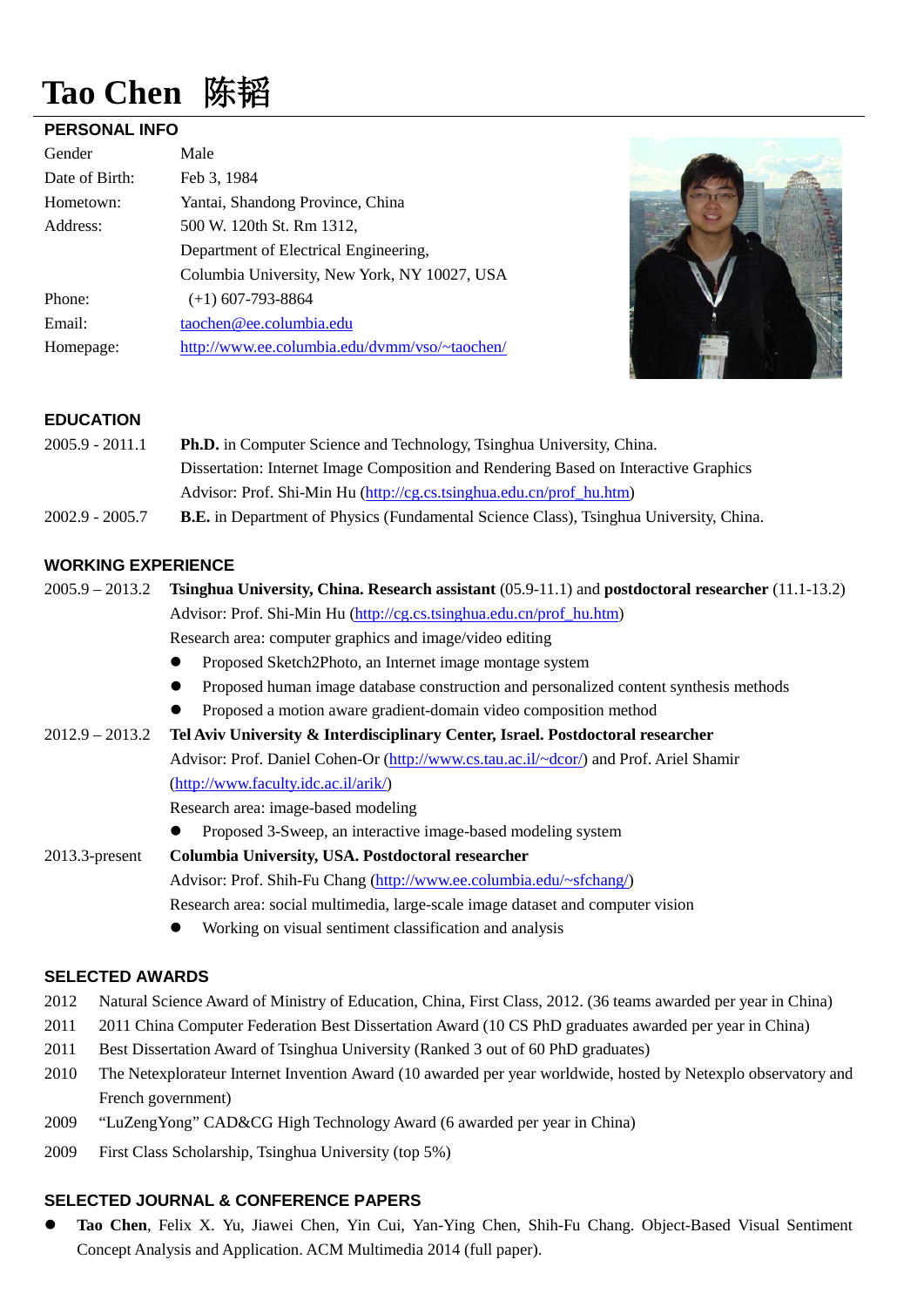- **Tao Chen**, Zhe Zhu, Ariel Shamir, Shi-Min Hu, Daniel Cohen-Or. 3-Sweep: Extracting Editable Objects from a Single Photo. ACM Transactions on Graphics (TOG). Vol. 32. No. 6. Siggraph Asia 2013.
- **Tao Chen**, Ming-Ming Cheng, Ping Tan, Ariel Shamir, Shi-Min Hu. Sketch2Photo: Internet Image Montage. ACM Transactions on Graphics (TOG) Volume 28, Issue 5 (December 2009), Article 124. Siggraph Asia 2009.
- **Tao Chen**, Ping Tan, Li-Qian Ma, Ming-Ming Cheng, Ariel Shamir, Shi-Min Hu. PoseShop: A Human Image Database and Personalized Content Synthesis. IEEE Transactions on Visualization and Computer Graphics, Vol.19, No. 5, 824-837. 2013.
- **Tao Chen**, Jun-Yan Zhu, Ariel Shamir, Shi-Min Hu. Motion-Aware Gradient Domain Video Composition. IEEE Transactions on Image Processing, Vol. 22, No.7, 2532 - 2544. 2013.
- **Tao Chen**, Ai-Dong Lu, Shi-Min Hu. Visual Storylines: Semantic Visualization of Movie Sequence. Computers & Graphics 36.4: 241-249. 2012.
- Yan-Ying Chen, **Tao Chen**, Winston H. Hsu, Hong-Yuan Mark Liao, Shih-Fu Chang. Predicting Viewer Affective Comments Based on Image Content in Social Media. ACM ICMR 2014 (full paper).
- Chen Goldberg, **Tao Chen,** Fang-Lve Zhang, Ariel Shamir, Shi-Min Hu. Data-Driven Scene Object Manipulation. Computer Graphics Forum, vol. 31, no. 2pt1, pp. 265-274. Eurographics 2012.
- Song-hai Zhang, **Tao Chen**, Yi-Fei Zhang, Shi-Min Hu, Ralph R. Martin. Vectorizing Cartoon Animations. IEEE Transaction on Visualization and Computer Graphics, 2009, Vol. 15, No. 4, May/June, 618-629.
- Shi-Min Hu, **Tao Chen**, Kun Xu, Ming-Ming Cheng, Ralph R. Martin. Internet visual media processing: a survey with graphics and vision applications. The Visual Computer, Vol. 29, No.5, 393-405. 2013.
- Damian Borth, Rongrong Ji, **Tao Chen**, Thomas Breuel, Shih-Fu Chang. Large-scale Visual Sentiment Ontology and Detectors Using Adjective Noun Pairs. ACM Multimedia Brave New Idea, Barcelona, Spain, Oct 2013.
- Damian Borth, **Tao Chen**, Rong-Rong Ji, Shih-Fu Chang. SentiBank: Large-Scale Ontology and Classifiers for Detecting Sentiment and Emotions in Visual Content. ACM Multimedia, Barcelona, Spain, Oct 2013.
- Subhabrata Bhattacharya, Behnaz Nojavanasghari, **Tao Chen**, Dong Liu, Shih-Fu Chang, Mubarak Shah. Towards a Comprehensive Computational Model for Aesthetic Assessment of Videos. ACM Multimedia Grand Challenge, Barcelona, Spain, Oct 2013.
- Felix X. Yu, Liangliang Cao, Michele Merler, Noel Codella, **Tao Chen**, John Smith, Shih-Fu Chang. Modeling Attributes from Category-Attribute Proportions. ACM Multimedia 2014 (short paper).
- Song-Hai Zhang, **Tao Chen**, Yi-Fei Zhang, Shi-Min Hu, Ralph R. Martin. Video based running water animation in Chinese painting style. Science in China Series F: Information Sciences, 2009, Vol. 52, No. 2, 162-171.

#### **ISSUED CHINESE PATENTS:**

- Shi-Min Hu, **Tao Chen**, Yi-Fei Zhang, Song-Hai Zhang. A vectorization method for rasterized color image. 200810102127.9.
- Shi-Min Hu, **Tao Chen**, Ming-Ming Cheng, Song-Hai Zhang. An image composition method based on mixed gradient field and mixed boundary conditions. 200910084769.5.
- Shi-Min Hu, **Tao Chen**, Ming-Ming Cheng, Song-Hai Zhang. An automatic evaluation method of image composition quality based on large-scale image dataset. 200910086937.4.
- Shi-Min Hu, Yi-Fei Zhang, **Tao Chen**, Song-Hai Zhang. A flow structure map automatic generation method for real running water video. 200810114119.6.
- Shi-Min Hu, Ming-Ming Cheng, **Tao Chen**, Song-Hai Zhang. A sketch based Internet image scene item extraction method and system. 200910081069.0.
- Shi-Min Hu, Ming-Ming Cheng, **Tao Chen**, Song-Hai Zhang. A high quality curve extraction method for cartoon. 200810106664.0.

#### **PROJECT IMPACT**

#### **Sketch2Photo**

Project demonstration video went viral on Vimeo with 1 million views in Oct. 2009. Reported by Gizmodo, Lifehacker, www.gov.cn and various tech magazines and websites in US, UK, France,